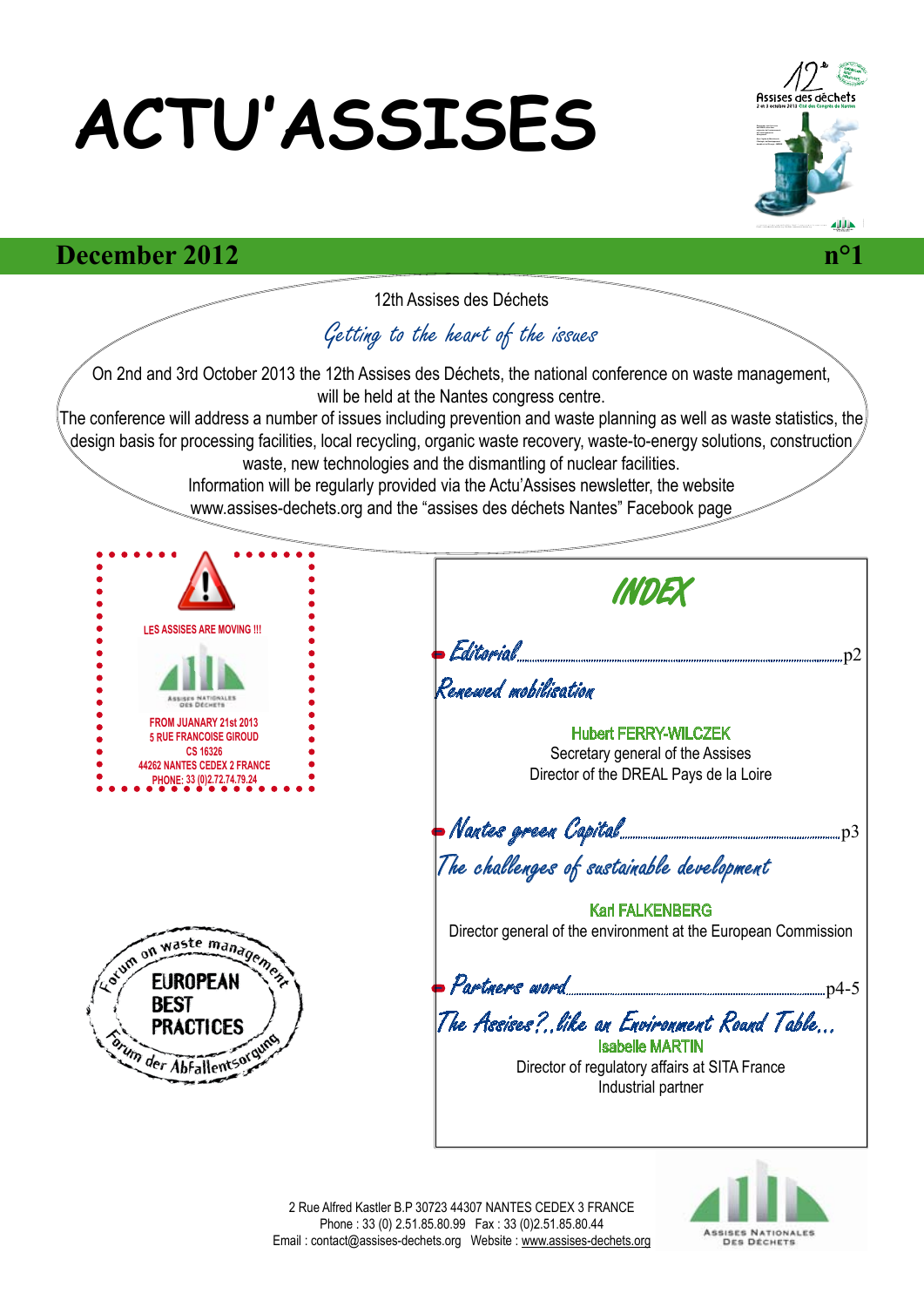## - Renewed mobilisation ..........................................

Hubert FERRY-WILCZEK Secretary general of the Assises Director of the DREAL Pays de la Loire

or 20 years, the Assises des Déchets, the conference on waste management, organised every two years with the DREAL (Regional Directorate for Environment, Development and Housing) network, under the aegis of the Ministry of Ecology and Sustainable Development, have provided a platform for rich and vibrant discussions between environmental protection associations, local authorities, manufacturers and government bodies.

The last Assises, held for the first time in Nantes, ended with participants pledging to improve coordination between European objectives and territorial constraints, to increase the transparency of data and the clarity of regulatory obligations and to achieve their collective goals in the area of recycling.

Just a few months before gathering for the 12th conference, all the partners, the ADEME, the ANDRA, the ASN, the CEA, the Regional Council of Pays de la Loire, Eco-Emballages, EdF, Nantes Métropole, Paprec, Séché, Sita, Total, Veolia, the DREAL Pays de Loire and the Ministry of Ecology, have begun work on preparing for the next Assises which will be held in Nantes on 2nd and 3rd October 2013.

With legislation relating to waste management constantly being added to and updated, the first reflections on the issues to be discussed are beginning to emerge: planning, prevention, local recycling, the design basis for waste treatment facilities, the energy balance of waste treatment, new technologies, the improvement of statistics as well as more specific subjects such as the dismantling of nuclear facilities, the recovery of organic waste or building deconstruction waste.

The aim of these debates will be to offer solutions to the major challenges of the future: reducing the quantities of stored and incinerated waste and developing sustainable development channels for non-recyclable waste. The 2013 Assises will be the opportunity to carry out a collective assessment of the implementation of the 2009-2013 waste plan and to present and discuss the main areas of government policy with regard to the next stage of waste management policy, notably through the national prevention plan, which should be approved before the end of 2013, in accordance with the provisions of the waste framework directive.

The Assises programme will also be revised in order to improve and further develop exchanges between speakers and participants: a first plenary session will review the last two years, notably with regard to the conclusions of the 2011 conference, and a closing plenary session will enable each speaker to present his or her proposals for the future. So, make sure you block your diary out for 2nd and 3rd October 2013 in order to take part in the twelfth Assises des Déchets.



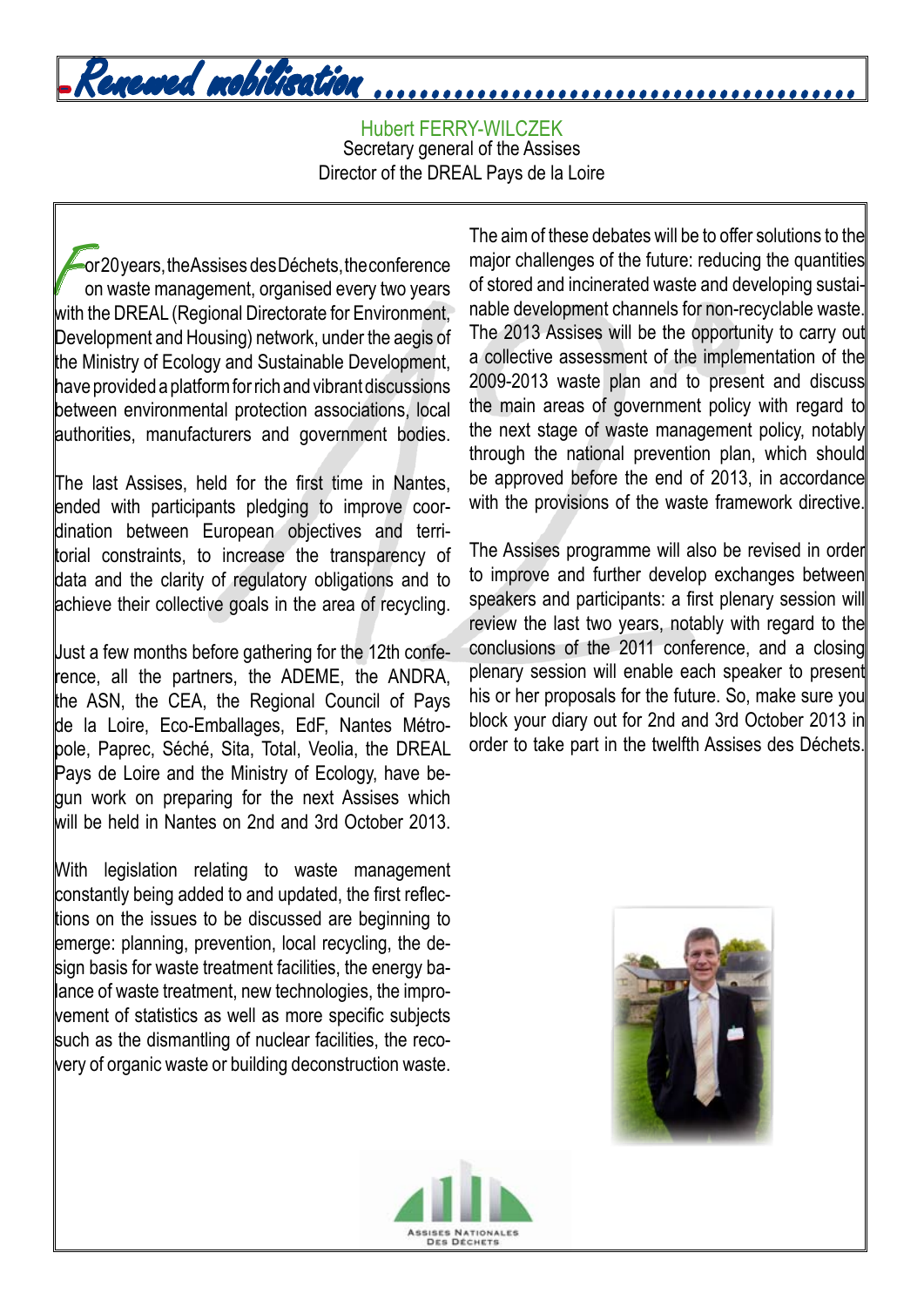

#### Karl FALKENBERG

Director general of the environment at the European Commission

#### **Why was Nantes awarded the**<br> **White of European Green Ca-**<br>
pital 2013? **title of European Green Capital 2013?**

Nantes demonstrated that it has been putting in place a clearly-defined environmental policy on several fronts. It impressed the jury with its contribution to the fight against climate change on a local level. The city also proved its commitment to finding solutions in the areas of nature and biodiversity, air quality, noise pollution and waste management.

The European Green Capital judges appreciated the city's efforts to innovate in the area of public transport over the last ten years. The new tramway network, the bus system, and the focus on bike hire and car-pooling particularly impressed the jury. Sustainable and efficient transport systems are essential elements of sustainable urban development: they increase mobility while reducing pollution and improving the quality of life of the city's inhabitants. The jury noted that the city of Nantes is clearly committed to this approach – in 2009, Nantes won the Civitas "City of the Year" award in recognition of its transport policies.

#### *M* hat must Nantes do to afficient that the of European Green Capital 2013? **firm its title of European Green Capital 2013?**

Nantes must build on its commitment to the environment and the quality of life of its inhabitants. A major part of its role as green capital will be to share its good practices with other cities in Europe and even further afield in order to help move forward policies on sustaible urban development.

#### W**hat was the main factor behind Nantes' successful bid?**

As president of the green capitals jury, I believe that the main factor in Nantes' success is a whole package of policies and undertakings backed up by good communication and the strong commitment of the different players around this "green city" project. I was personally impressed by the programme to communicate the city's innovative actions, the creation of networks, the bringing together of specialists in different areas of research on a European level and the involvement of the inhabitants, among others. The Aéroflorale project, a flying plant laboratory, which aims to make inhabitants reflect on the place of nature in the city, is particularly original.



#### **// hat support does Europe give to the Green Capital?**

The European Green Capital award does not involve any financial support but does have a very positive impact on the city's image. However, funding is available from Europe to support and encourage towns and cities in their efforts in the area of sustainable development notably through the European Regional Development Fund or the Research and Innovation policy. The LIFE programme, the European financial instrument for the environment, also funds projects which contribute to the protection of the environment in towns and cities.

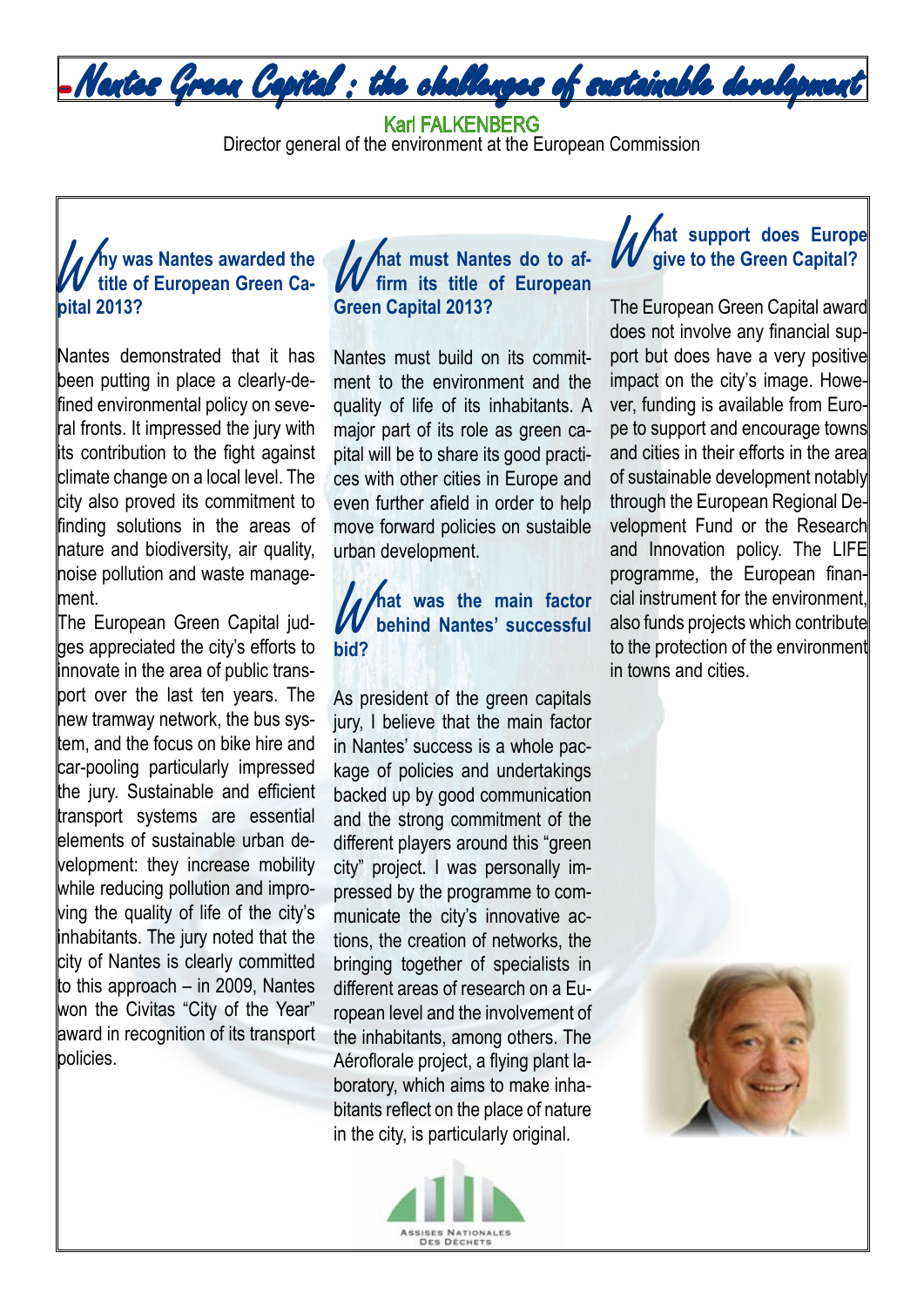- Partners word ..............................1st part.........

Isabelle MARTIN Director of regulatory affairs at SITA France Industrial Partner

"The Assises? A platform for highly constructive discussions, like an Environment Round Table on a smaller scale…" »

**Since the very first Assises Nationales des Déchets (national conference on waste management), manufacturers have been among the conference's leading partners. Time after time, from its preparation and its development through to the quality of the discussions which take place, their involvement helps to make the event what it is, explains Isabelle Martin speaking on behalf of manufacturers involved in the Assises.**

#### **/** Ay do you think so many manufacturers choo**se to take part in the Assises des Déchets?**

Firstly, because every manufacturing activity produces waste and it is an area which is strictly regulated and which is constantly evolving. The Assises are a unique platform for information and discussion bringing together different players: the Ministry of Environment and its representatives, elected officials and technicians from local authorities, associations, manufacturers and eco-manufacturers. I should stress that more than 70% of the audience of this event is made up of players involved in waste management: 40% from the private sector, 15% from government bodies and 15% from local authorities. Moreover, it is rare to have such an opportunity to take part in two days of open, cross-sector debate, enabling us to go beyond sectorspecific visions and which are brought to a close by the Minister of Environment putting forward his or her vision of regulatory and legislative changes.

#### **Anat specific contribution does the vision of manufacturers bring to the Assises?**

We bring the voice of the professionals as the event is being designed and set up by putting forward suggestions for topics and expressing expectations. For example, we promoted the idea of opening up the event on a European level, which we saw as essential as most of the regulations which concern us stem from European legislation. As a result, over the last few years, not only have the Assises enabled exchanges with the Commission to increase, they have also provided a platform allowing us to show what is being done in our country, which is not always known and recognised, thereby helping to enhance the image of France. Likewise, we always insist that the open discussions at the Assises relate to current issues directly linked to the reality in the field.

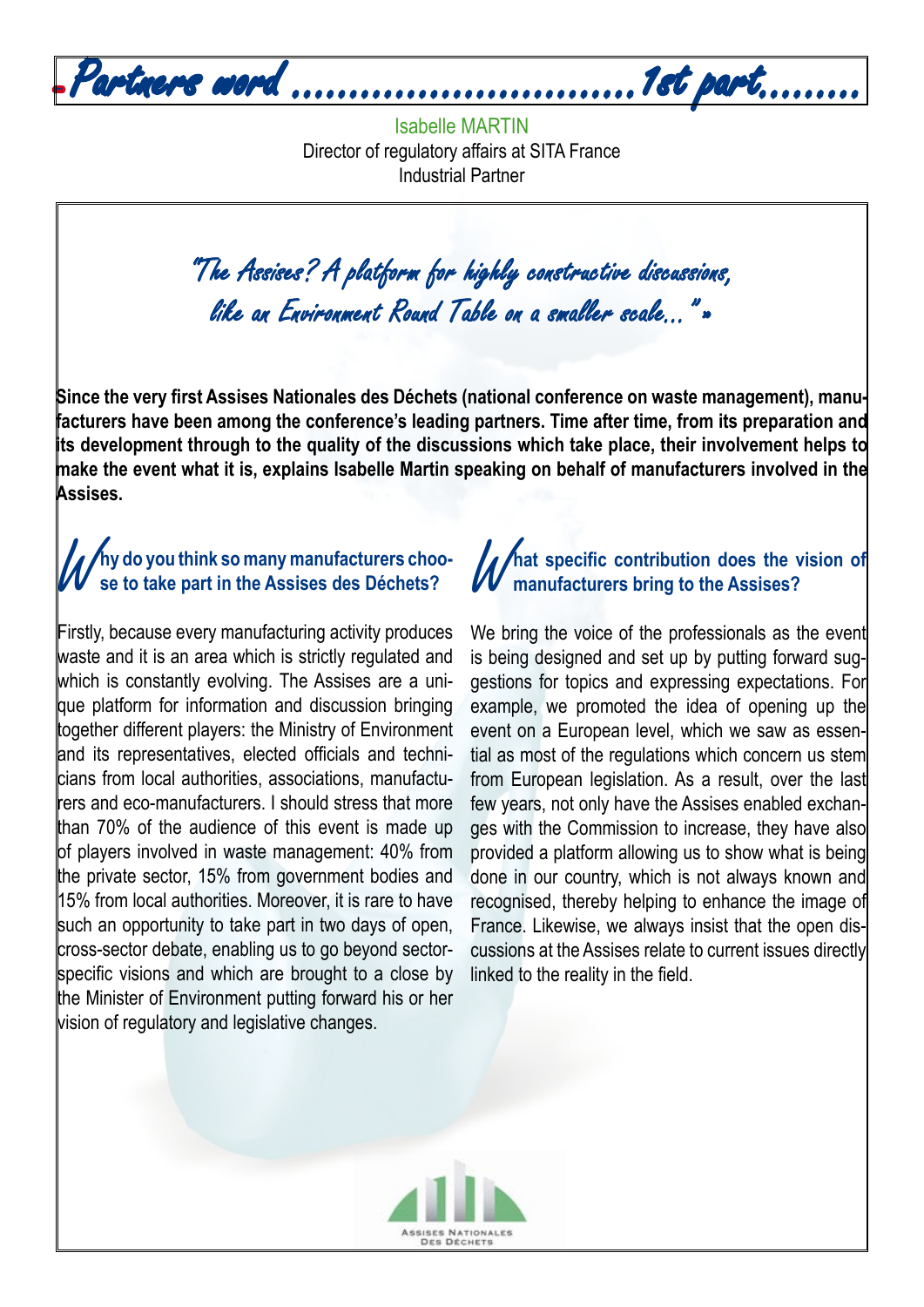

Isabelle MARTIN Director of regulatory affairs at SITA France Industrial Partner



The Assises des Déchets are made up of two types of events. On the one hand there are the plenary sessions, in which a topic is discussed at a roundtable where different players express their point of view with a question and answer session with the room establishing a debate. On the other, there are technical workshops, where the issues are narrower and discussed in front of a smaller and more specialist audience made up of people directly concerned about the topics under discussion. These workshops are remarkable opportunities for informal exchange, where nothing is taboo, where I believe everyone really discovers their respective realities which can sometimes lead them to develop or change their opinion on certain issues. These are constructive moments, where there are no spectators, only players. We have suggested that the next Assises shares the vibrancy of these workshops during a plenary session.

Corum dev

### **How would you describe the specificity of the exchanges of the Assises des Déchets? exchanges of the Assises des Déchets?**

At the Assises, we get the chance to talk with people who we don't usually meet in our day-to-day business. As manufacturers or eco-manufacturers, we appreciate the opportunity to talk to elected officials, technicians, representatives from the government or European commission. What really stands out is the freedom of our exchanges, both during and between sessions; something always happens at the Assises, even over a coffee! The Assises des Déchets are like a Environment Round Table on a smaller scale, where we choose to all get around a table, with our different beliefs and practices, taking the time to consider every aspect of the issue, even if it means the discussions can sometimes get quite heated, but where we always leave on good terms knowing that we have "pushed back the boundaries". It is undoubtedly one of the reasons the event is so successful.